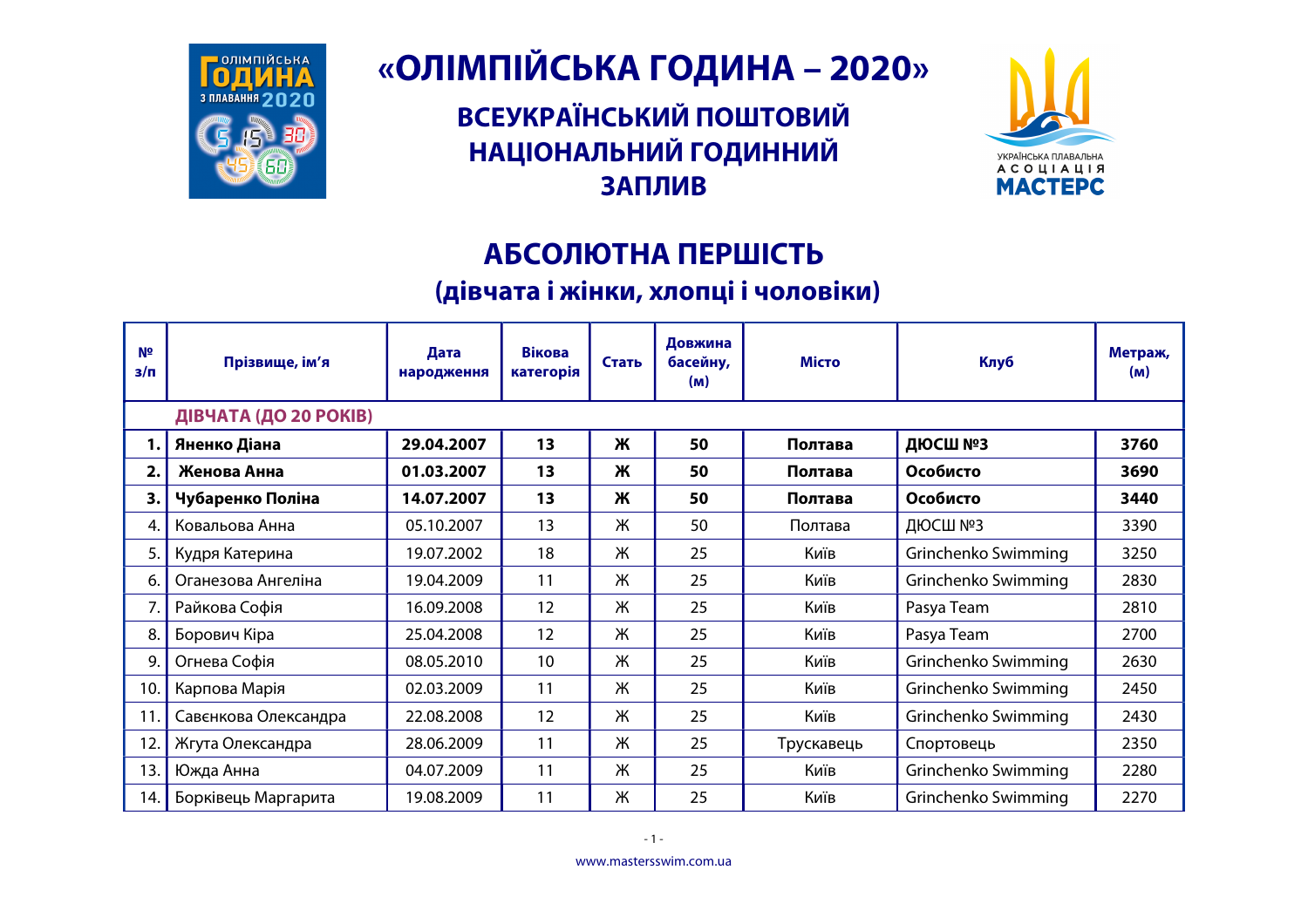| Nº<br>з/п       | Прізвище, ім'я       | Дата<br>народження | <b>Вікова</b><br>категорія | Стать | Довжина<br>басейну,<br>(M) | <b>Місто</b> | <b>Клуб</b>          | Метраж,<br>(M) |
|-----------------|----------------------|--------------------|----------------------------|-------|----------------------------|--------------|----------------------|----------------|
| 15.             | Ткач Марія           | 26.08.2008         | 12                         | Ж     | 25                         | Київ         | Grinchenko Swimming  | 2200           |
| 16.             | Зіньковська Марія    | 09.04.2006         | 14                         | Ж     | 25                         | Київ         | Grinchenko Swimming  | 2200           |
| 17.             | Степанова Анна-Марія | 16.11.2009         | 11                         | Ж     | 25                         | Київ         | Pasya Team           | 1950           |
| 18.             | Захарова Діана       | 07.02.2001         | 19                         | Ж     | 25                         | Київ         | Grinchenko Swimming  | 1820           |
|                 | ЖІНКИ (МАСТЕРС)      |                    |                            |       |                            |              |                      |                |
| 1.              | Пасічник Ганна       | 24.01.1994         | 25-29                      | Ж     | 25                         | Київ         | Pasya Team           | 4500           |
| 2.              | Квіта Валентина      | 28.06.1988         | 30-34                      | Ж     | 25                         | Львів        | Євро-Львів           | 4290           |
| 3.              | Елфімова Інга        | 13.04.1973         | 45-49                      | Ж     | 25                         | Одеса        | Одеса Аква Мастерс   | 3970           |
| 4.              | Боришкевич Наталія   | 15.04.1976         | 40-44                      | Ж     | 25                         | Київ         | WolfPack             | 3950           |
| 5.              | Зайчик Анастасія     | 04.11.1089         | 30-34                      | Ж     | 25                         | Вараш        | Енергоатом           | 3740           |
| 6.              | Кочергіна Наталія    | 01.01.1965         | 55-59                      | Ж     | 50                         | Кривий Ріг   | Кривбас Мастерс      | 3730           |
| 7.              | Хохол Валерія        | 21.08.1996         | $20 - 24$                  | Ж     | 25                         | Київ         | WolfPack             | 3720           |
| 8.              | Струтинська Тетяна   | 26.04.1986         | $30 - 34$                  | Ж     | 25                         | Житомир      | Житомир Аква Мастерс | 3700           |
| 9.              | Міхалева Ольга       | 18.06.1979         | 40-44                      | Ж     | 25                         | Чернівці     | Актив-Мастерс        | 3600           |
| 10.             | Марікуца Тіна        | 01.01.1971         | 45-49                      | Ж     | 50                         | Кривий Ріг   | Кривбас Мастерс      | 3520           |
| 11.             | Постнікова Дарина    | 15.01.1988         | $30 - 34$                  | Ж     | 25                         | Київ         | WolfPack             | 3500           |
| 12.             | Коновалова Ганна     | 11.02.1980         | 40-44                      | Ж     | 25                         | Київ         | <b>Team Upstream</b> | 3470           |
| 13.             | Таган Тетяна         | 26.06.1986         | 30-34                      | Ж     | 50                         | Полтава      | Скажені карасі       | 3420           |
| 14.             | Главицька Елла       | 25.02.1988         | 30-34                      | Ж     | 25                         | Чернівці     | Мастерс-Чернівці     | 3410           |
| 15.             | Данченко Алла        | 12.06.1981         | $35 - 39$                  | Ж     | 25                         | Київ         | Pasya Team           | 3370           |
| 16.             | Ляшенко Олена        | 16.04.1964         | 55-59                      | Ж     | 50                         | Київ         | Гаврилич Мастерс     | 3350           |
| 17 <sub>1</sub> | Квіта-Каменяк Олена  | 12.12.1985         | 30-34                      | Ж     | 25                         | Львів        | Євро-Львів           | 3330           |
| 18.             | Сінельник Анна       | 09.08.1987         | $30 - 34$                  | Ж     | 25                         | Київ         | <b>MTA</b>           | 3330           |
| 19.             | Федоровська Надія    | 15.11.1983         | 35-39                      | Ж     | 25                         | Київ         | <b>Green Wave</b>    | 3300           |
| 20.             | Сімчук Наталія       | 11.01.1974         | 45-49                      | Ж     | 25                         | Вараш        | Енергоатом           | 3260           |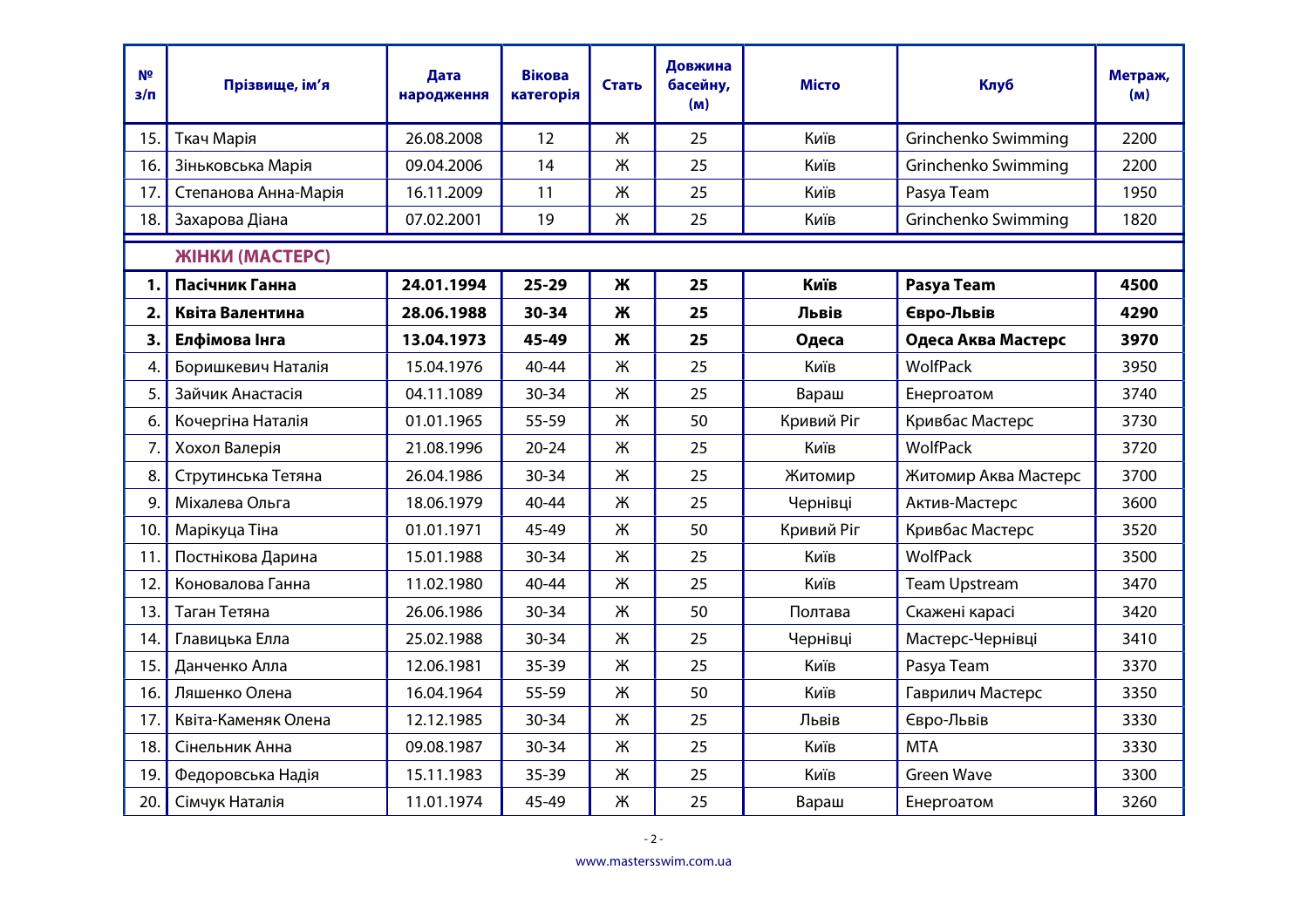| Nº<br>$3/\Pi$ | Прізвище, ім'я       | Дата<br>народження | <b>Вікова</b><br>категорія | Стать | Довжина<br>басейну,<br>(M) | <b>Місто</b> | <b>Клуб</b>          | Метраж,<br>(M) |
|---------------|----------------------|--------------------|----------------------------|-------|----------------------------|--------------|----------------------|----------------|
| 21.           | Оленєва Надія        | 06.09.1990         | $20 - 24$                  | Ж     | 25                         | Київ         | Pasya Team           | 3250           |
| 22.           | Зоценко Анна         | 31.01.1983         | $35 - 39$                  | Ж     | 25                         | Київ         | WolfPack             | 3250           |
| 23.           | Шевченко Тетяна      | 01.08.1989         | 30-34                      | Ж     | 25                         | Київ         | Grinchenko Swimming  | 3190           |
| 24.           | Ніколаєва Наталія    | 11.07.1980         | 40-44                      | Ж     | 25                         | Київ         | <b>Team Upstream</b> | 3170           |
| 25.           | Чернявська Ірина     | 20.05.1990         | 30-34                      | Ж     | 25                         | Київ         | <b>Green Wave</b>    | 3130           |
| 26.           | Теличенко Світлана   | 25.08.1985         | $35 - 39$                  | Ж     | 25                         | Київ         | <b>Team Upstream</b> | 3100           |
| 27.           | Ляшенко Алла         | 26.07.1964         | 55-59                      | Ж     | 50                         | Київ         | Гаврилич Мастерс     | 3050           |
| 28.           | Бородай Олександра   | 12.04.1986         | 30-34                      | Ж     | 25                         | Київ         | Pasya Team           | 3020           |
| 29.           | Овчаренко Євгенія    | 11.11.1985         | $30 - 34$                  | Ж     | 25                         | Дніпро       | Sota Team Dnepr      | 3000           |
| 30.           | Шпак Тетяна          | 28.06.1982         | $35 - 39$                  | Ж     | 25                         | Київ         | <b>WolfPack</b>      | 2920           |
| 31.           | Немирович Діна       | 27.07.1970         | 50-54                      | Ж     | 25                         | Київ         | Pasya Team           | 2880           |
| 32.           | Грищенко Валентина   | 08.03.1964         | 55-59                      | Ж     | 25                         | Житомир      | Житомир Аква Мастерс | 2880           |
| 33.           | Ситняк Тетяна        | 15.06.1985         | $35 - 39$                  | Ж     | 25                         | Київ         | Marlin               | 2850           |
| 34.           | Васюк Тетяна         | 07.09.1992         | $25 - 29$                  | Ж     | 25                         | Київ         | WolfPack             | 2830           |
| 35.           | Соколова Надія       | 01.10.1987         | $30 - 34$                  | Ж     | 25                         | Київ         | <b>WolfPack</b>      | 2820           |
| 36.           | Саторнік Олена       | 23.01.1960         | 60-64                      | Ж     | 25                         | Чубинське    | Чубинські Бобри      | 2820           |
| 37.           | Виноградова Катерина | 22.06.1986         | 30-34                      | Ж     | 25                         | Київ         | Pasya Team           | 2800           |
| 38.           | Мельник Ольга        | 26.07.1964         | 55-59                      | Ж     | 50                         | Київ         | Гаврилич Мастерс     | 2800           |
| 39.           | Іскра Уляна          | 12.07.1976         | 40-44                      | Ж     | 25                         | Київ         | Grinchenko Swimming  | 2790           |
| 40.           | Юсупова Вікторія     | 03.03.1986         | 30-34                      | Ж     | 25                         | Львів        | Особисто             | 2790           |
| 41.           | Падалка Вікторія     | 18.06.1999         | $20 - 24$                  | Ж     | 25                         | Київ         | <b>Green Wave</b>    | 2780           |
| 42.           | Луценко Наталія      | 04.07.1989         | 30-34                      | Ж     | 25                         | Київ         | WolfPack             | 2770           |
| 43.           | Федченко Марина      | 27.08.1978         | 40-44                      | Ж     | 25                         | Київ         | <b>Team Upstream</b> | 2770           |
| 44.           | Грек Вікторія        | 31.06.1979         | 40-44                      | Ж     | 25                         | Київ         | <b>MTA</b>           | 2700           |
| 45.           | Юсипенко Світлана    | 02.04.1965         | 55-59                      | Ж     | 25                         | Київ         | WolfPack             | 2680           |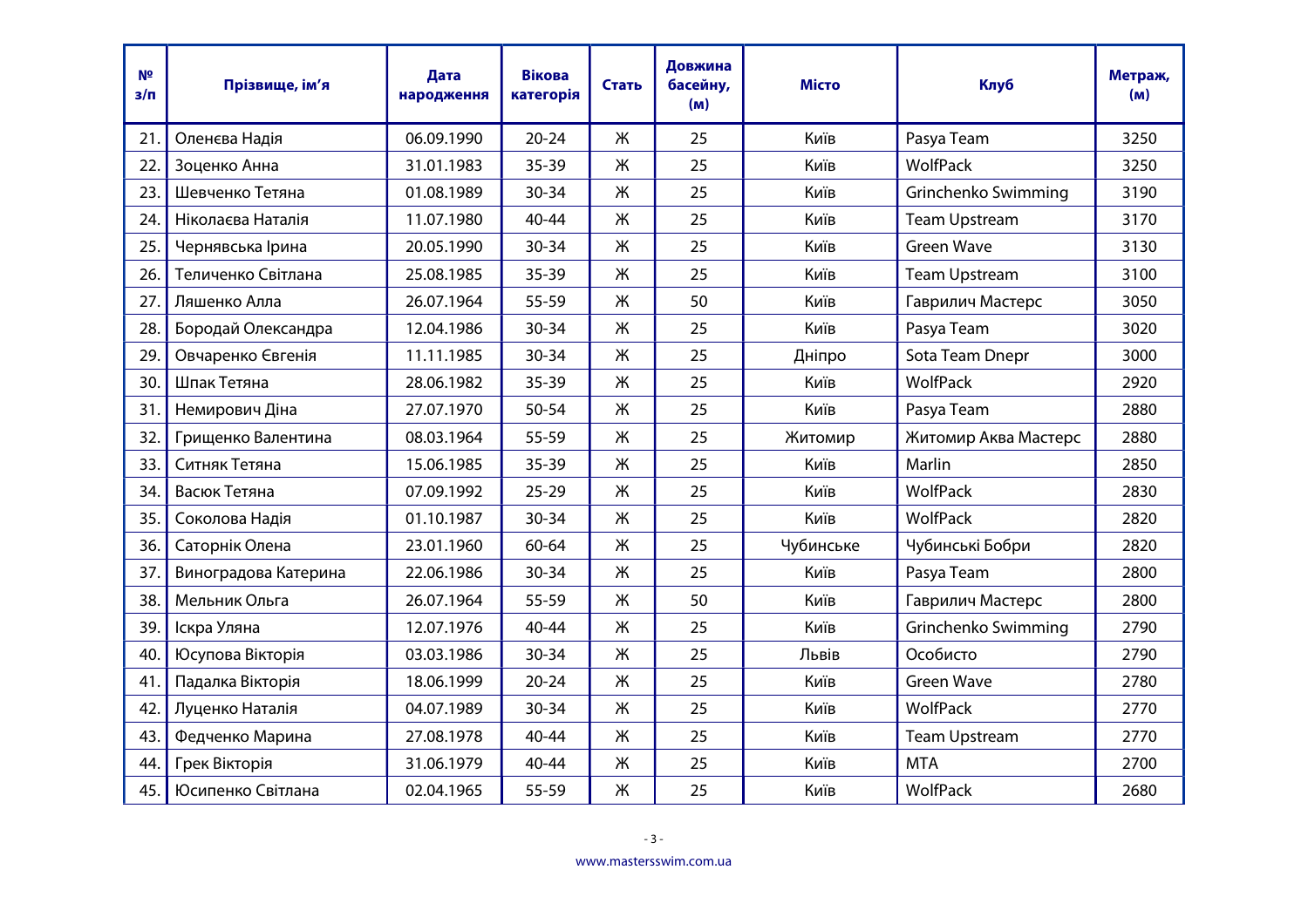| N <sup>2</sup><br>$3/\pi$ | Прізвище, ім'я       | Дата<br>народження | <b>Вікова</b><br>категорія | Стать | Довжина<br>басейну,<br>(M) | <b>Місто</b> | <b>Клуб</b>          | Метраж,<br>(M) |
|---------------------------|----------------------|--------------------|----------------------------|-------|----------------------------|--------------|----------------------|----------------|
| 46.                       | Дуплійчук Тетяна     | 23.12.1958         | 60-64                      | Ж     | 25                         | Житомир      | Житомир Аква Мастерс | 2670           |
| 47.                       | Ахмедова Вікторія    | 04.06.1989         | $30 - 34$                  | Ж     | 25                         | Київ         | WolfPack             | 2650           |
| 48.                       | Цеценова Ольга       | 01.07.1974         | 45-49                      | Ж     | 25                         | Київ         | WolfPack             | 2650           |
| 49.                       | Мамченкова Оксана    | 01.07.1987         | $30 - 34$                  | Ж     | 25                         | Київ         | Особисто             | 2630           |
| 50.                       | Єрченко Ірина        | 21.09.1984         | 35-39                      | Ж     | 25                         | Київ         | Pasya Team           | 2600           |
| 51.                       | Брилякова Світлана   | 21.05.1958         | 60-64                      | Ж     | 50                         | Полтава      | Скажені карасі       | 2590           |
| 52.                       | Бойко Лариса         | 30.10.1960         | 55-59                      | Ж     | 25                         | Житомир      | Житомир Аква Мастерс | 2580           |
| 53.                       | Островська Марія     | 29.01.1955         | 65-69                      | Ж     | 50                         | Львів        | Євро-Львів           | 2580           |
| 54.                       | Лазарєва Валентина   | 02.02.1965         | 55-59                      | Ж     | 25                         | Київ         | Pasya Team           | 2550           |
| 55.                       | Тіптюк Юлія          | 10.10.1998         | $20 - 24$                  | Ж     | 25                         | Київ         | Grinchenko Swimming  | 2530           |
| 56.                       | Михайлова Наталія    | 26.07.1980         | $40 - 44$                  | Ж     | 25                         | Київ         | WolfPack             | 2520           |
| 57.                       | Фесіна Катерина      | 19.12.1990         | $30 - 34$                  | Ж     | 25                         | Київ         | <b>Team Upstream</b> | 2510           |
| 58.                       | Сафонова Наталя      | 31.01.1972         | 45-49                      | Ж     | 25                         | Харків       | Сафарі               | 2470           |
| 59.                       | Новосад Анна         | 20.12.1986         | $30 - 34$                  | Ж     | 25                         | Київ         | <b>MTA</b>           | 2450           |
| 60.                       | Задорожна Ірина      | 13.11.1972         | 45-49                      | Ж     | 25                         | Київ         | <b>WolfPack</b>      | 2430           |
| 61.                       | Соколовська Олена    | 17.02.1986         | $30 - 34$                  | Ж     | 25                         | Київ         | <b>WolfPack</b>      | 2390           |
| 62.                       | Лихман Марія         | 16.02.1978         | $40 - 44$                  | Ж     | 25                         | Київ         | WolfPack             | 2340           |
| 63.                       | Бондар Таміла        | 11.08.1998         | $20 - 24$                  | Ж     | 25                         | Київ         | Grinchenko Swimming  | 2330           |
| 64.                       | Тріска Наталія       | 13.08.1984         | $35 - 39$                  | Ж     | 25                         | Київ         | Pasya Team           | 2320           |
| 65.                       | Тютюнник Юлія        | 13.08.1980         | $40 - 44$                  | Ж     | 25                         | Київ         | WolfPack             | 2290           |
| 66.                       | Даниленко Олена      | 23.06.1986         | $30 - 34$                  | Ж     | 25                         | Київ         | WolfPack             | 2280           |
| 67.                       | Шурубор Тетяна       | 22.10.1972         | 45-49                      | Ж     | 25                         | Київ         | Marlin               | 2280           |
| 68.                       | Гуцало Олена         | 15.09.1978         | 40-44                      | Ж     | 25                         | Вараш        | Енергоатом           | 2270           |
| 69.                       | Руднік-Гриньків Юлія | 20.07.1989         | $30 - 34$                  | Ж     | 25                         | Вараш        | Amber TRI Sports     | 2260           |
| 70.                       | Філіпчук Ірина       | 18.02.1978         | 40-44                      | Ж     | 25                         | Київ         | Pasya Team           | 2230           |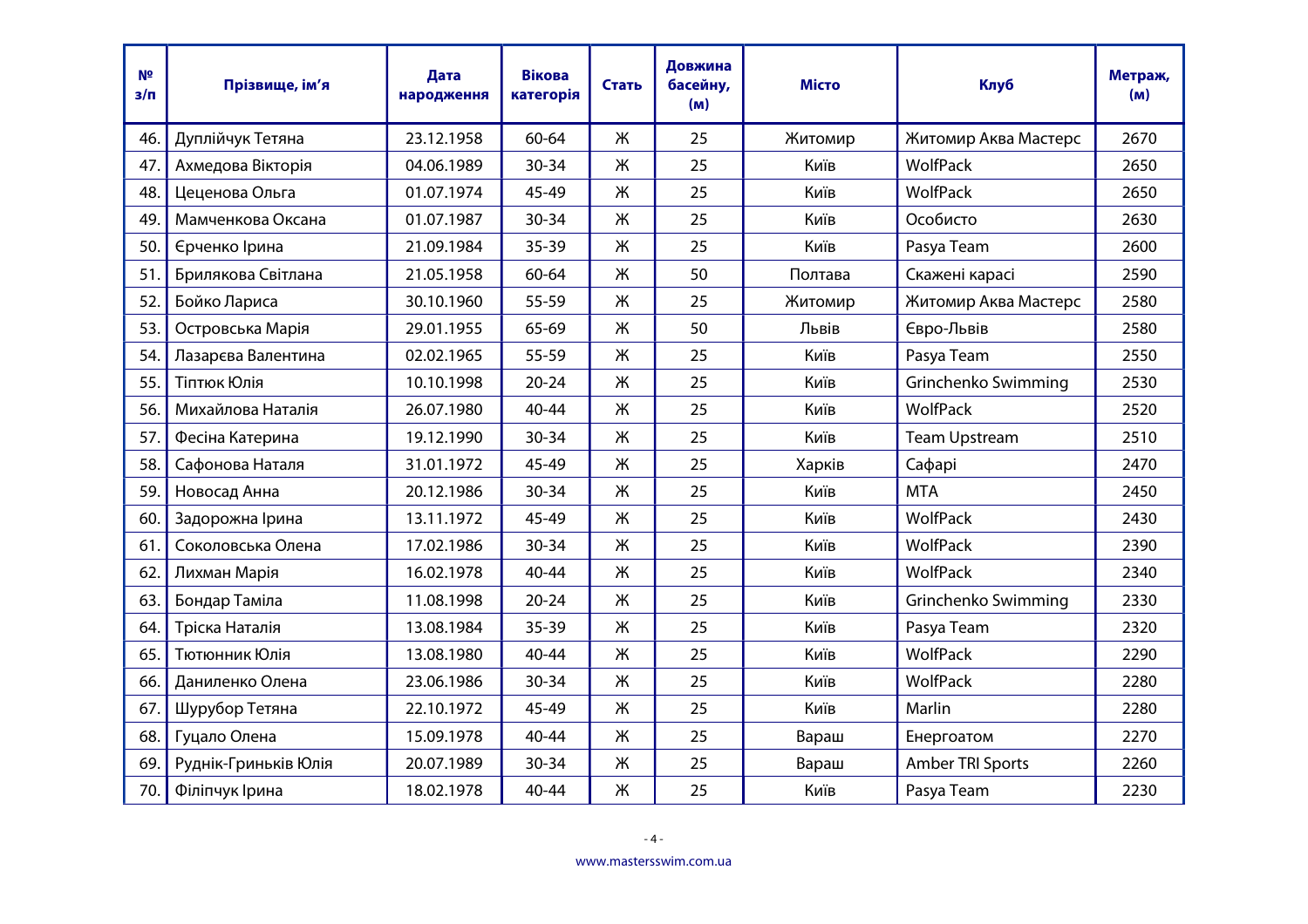| N <sup>2</sup><br>з/п | Прізвище, ім'я     | Дата<br>народження | <b>Вікова</b><br>категорія | Стать | Довжина<br>басейну,<br>(M) | <b>Місто</b> | <b>Клуб</b>         | Метраж,<br>(M) |
|-----------------------|--------------------|--------------------|----------------------------|-------|----------------------------|--------------|---------------------|----------------|
| 71.                   | Нікуліна Тетяна    | 30.10.1974         | 45-49                      | Ж     | 25                         | Харків       | Сафарі              | 2230           |
| 72.                   | Давидова Юлія      | 17.05.1969         | 50-54                      | Ж     | 25                         | Київ         | Marlin              | 2230           |
| 73.                   | Демус Тетяна       | 16.01.1955         | 65-69                      | Ж     | 50                         | Полтава      | Особисто            | 2230           |
| 74.                   | Егорова Євгенія    | 01.09.1977         | 40-44                      | Ж     | 25                         | Київ         | Pasya Team          | 2220           |
| 75.                   | Ковальова Марина   | 07.04.1988         | 30-34                      | Ж     | 25                         | Київ         | Особисто            | 2210           |
| 76.                   | Пузікова Катерина  | 02.11.1988         | 30-34                      | Ж     | 25                         | Житомир      | Інваспорт           | 2200           |
| 77.                   | Петренко Аліна     | 25.03.1983         | $35 - 39$                  | Ж     | 25                         | Київ         | WolfPack            | 2170           |
| 78.                   | Савицька Олена     | 20.05.1981         | $35 - 39$                  | Ж     | 25                         | Київ         | WolfPack            | 2150           |
| 79.                   | Пєльтєк Олена      | 15.11.1975         | 45-49                      | Ж     | 25                         | Київ         | Pasya Team          | 2110           |
| 80.                   | Синюкова Ольга     | 16.02.1971         | 45-49                      | Ж     | 25                         | Харків       | Сафарі              | 2100           |
| 81.                   | Матвіюк Олена      | 14.02.1977         | 40-44                      | Ж     | 25                         | Київ         | Pasya Team          | 2070           |
| 82.                   | Вшивенко Катерина  | 17.09.1988         | 30-34                      | Ж     | 25                         | Київ         | Pasya Team          | 2020           |
| 83.                   | Липська Анна       | 02.03.1982         | 35-39                      | Ж     | 25                         | Київ         | Pasya Team          | 1990           |
| 84.                   | Гаврилюк Дар'я     | 02.08.1986         | 30-34                      | Ж     | 25                         | Київ         | <b>MTA</b>          | 1900           |
| 85.                   | Ліндхольт Єлена    | 02.05.1971         | 45-49                      | Ж     | 25                         | Чубинське    | Чубинські Бобри     | 1900           |
| 86.                   | Дяченко Олена      | 06.12.1992         | $25 - 29$                  | Ж     | 25                         | Київ         | Pasya Team          | 1820           |
| 87.                   | Чеканова Марія     | 29.01.1998         | $20 - 24$                  | Ж     | 25                         | Київ         | <b>MTA</b>          | 1800           |
| 88.                   | Голуб Ніна         | 28.01.1942         | 75-79                      | Ж     | 50                         | Львів        | Євро-Львів          | 1770           |
| 89.                   | Дем'янчук Катерина | 01.05.2000         | $20 - 24$                  | Ж     | 25                         | Київ         | Grinchenko Swimming | 1750           |
| 90.                   | Текеянова Євгенія  | 20.06.1984         | $35 - 39$                  | Ж     | 25                         | Київ         | Pasya Team          | 1750           |
| 91.                   | Коноваленко Надія  | 25.01.1954         | 65-69                      | Ж     | 25                         | Київ         | Pasya Team          | 1720           |
| 92.                   | Смірнова Олеся     | 08.06.1980         | 40-44                      | Ж     | 25                         | Київ         | Pasya Team          | 1660           |
| 93.                   | Закревська Галина  | 20.05.1954         | 65-69                      | Ж     | 50                         | Полтава      | Особисто            | 1620           |
| 94.                   | Дудка Катерина     | 30.01.1971         | 45-49                      | Ж     | 25                         | Київ         | Pasya Team          | 1500           |
| 95.                   | Сенюкова Марина    | 14.03.1980         | 35-39                      | Ж     | 25                         | Київ         | Pasya Team          | 1420           |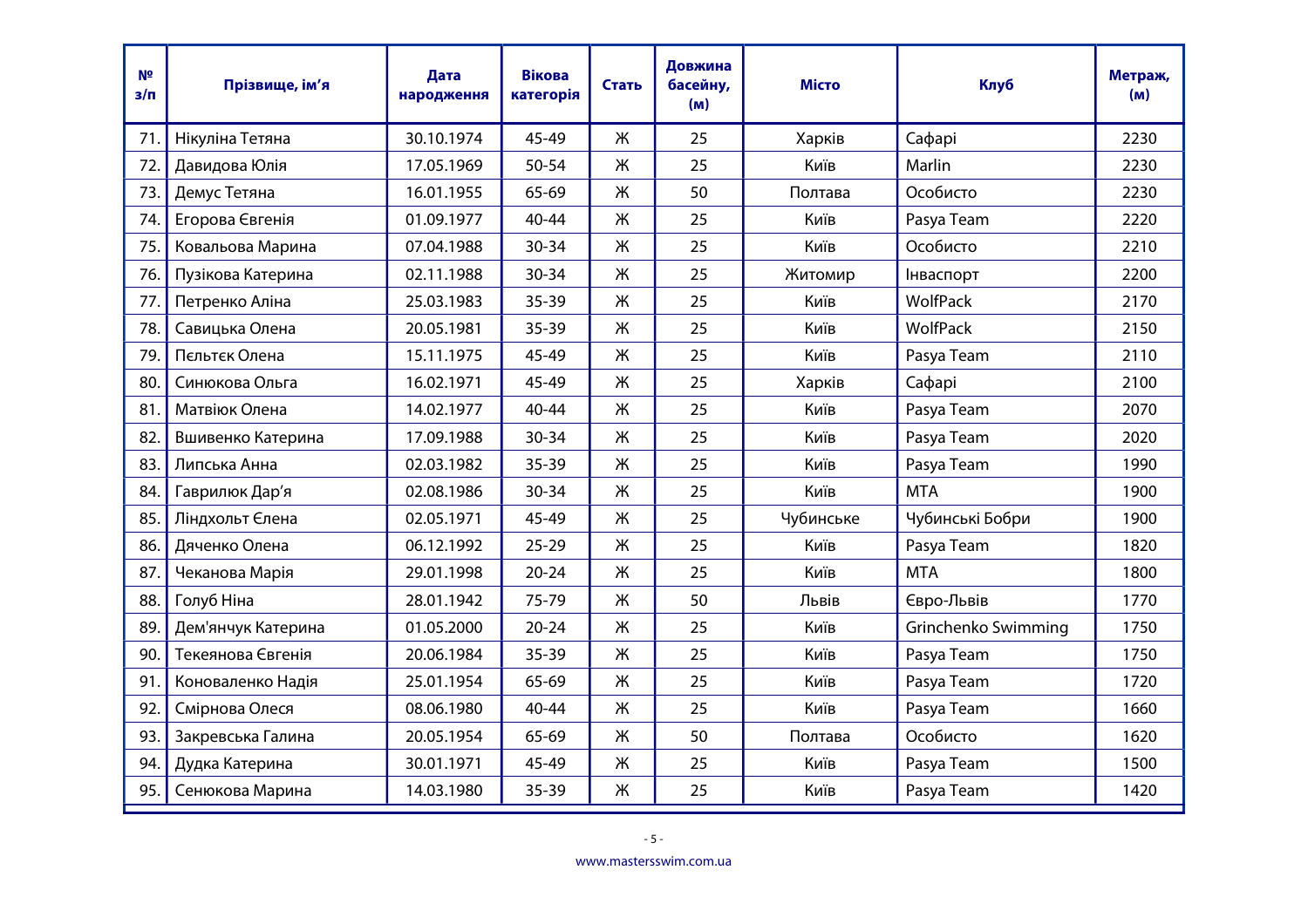| N <sup>2</sup><br>з/п | Прізвище, ім'я        | Дата<br>народження | <b>Вікова</b><br>категорія | Стать | Довжина<br>басейну,<br>(M) | <b>Місто</b> | Клуб                | Метраж,<br>(M) |
|-----------------------|-----------------------|--------------------|----------------------------|-------|----------------------------|--------------|---------------------|----------------|
|                       | ХЛОПЦІ (ДО 20 РОКІВ)  |                    |                            |       |                            |              |                     |                |
| 1.                    | Кузнецов Андрій       | 01.01.2004         | 16                         | M     | 25                         | Одеса        | Одеса Аква Мастерс  | 4480           |
| 2.                    | Яненко Олексій        | 2003               | 17                         | M     | 25                         | Житомир      | Тріатлон            | 4380           |
| 3.                    | Гуцало Антон          | 22.01.2002         | 18                         | M     | 25                         | Вараш        | Енергоатом          | 4130           |
| 4.                    | Герасименко Георгій   | 17.02.2008         | 12                         | M     | 50                         | Полтава      | ДЮСШ №3             | 4090           |
| 5.                    | Мельников Микита      | 26.04.2006         | 14                         | M     | 50                         | Полтава      | ДЮСШ №3             | 4030           |
| 6.                    | Немко Володимир       | 2005               | 15                         | M     | 25                         | Житомир      | Тріатлон            | 3810           |
| 7.                    | Поровай-Невойт Богдан | 28.01.2005         | 15                         | M     | 50                         | Полтава      | Особисто            | 3770           |
| 8.                    | Кизим Артем           | 03.07.2006         | 14                         | M     | 50                         | Полтава      | ДЮСШ №3             | 3630           |
| 9.                    | Зайцев Владислав      | 24.06.2005         | 15                         | M     | 25                         | Київ         | Pasya Team          | 3520           |
| 10.                   | Борщ Кирило           | 26.03.2008         | 12                         | M     | 50                         | Полтава      | Скажені карасі      | 3500           |
| 11.                   | Василенко Василь      | 23.12.2008         | 12                         | M     | 50                         | Полтава      | ДЮСШ №3             | 3380           |
| 12.                   | Біланчук Михайло      | 24.01.2005         | 15                         | M     | 25                         | Київ         | Grinchenko Swimming | 3260           |
| 13.                   | Кушнір Богдан         | 16.05.2006         | 14                         | M     | 50                         | Полтава      | ДЮСШ №3             | 3230           |
| 14.                   | Самойленко Андрій     | 26.09.2003         | 17                         | M     | 25                         | Київ         | Grinchenko Swimming | 3160           |
| 15.                   | Васюков Олександр     | 07.10.2006         | 14                         | M     | 25                         | Київ         | <b>MTA</b>          | 3150           |
| 16.                   | Морозов Нікіта        | 07.01.2005         | 15                         | M     | 25                         | Київ         | Grinchenko Swimming | 3150           |
| 17.                   | Ахмедов Магомед       | 17.07.2001         | 19                         | M     | 25                         | Київ         | <b>WolfPack</b>     | 3140           |
| 18.                   | Заливний Семен        | 17.09.2004         | 16                         | M     | 25                         | Київ         | Grinchenko Swimming | 3030           |
| 19.                   | Скорина Олексій       | 13.11.2001         | 19                         | M     | 25                         | Київ         | Pasya Team          | 3000           |
| 20.                   | Воровей Андрій        | 30.10.2007         | 13                         | M     | 25                         | Київ         | Grinchenko Swimming | 2950           |
| 21                    | Пархоменко Георгій    | 31.03.2006         | 14                         | M     | 25                         | Київ         | Grinchenko Swimming | 2950           |
| 22.                   | Славінський Станіслав | 12.04.2001         | 19                         | M     | 25                         | Київ         | Grinchenko Swimming | 2900           |
| 23.                   | Шаповалов Микола      | 23.03.2001         | 19                         | M     | 25                         | Київ         | Grinchenko Swimming | 2900           |
| 24.                   | Данченко Олександр    | 07.12.2005         | 15                         | M     | 25                         | Київ         | Pasya Team          | 2890           |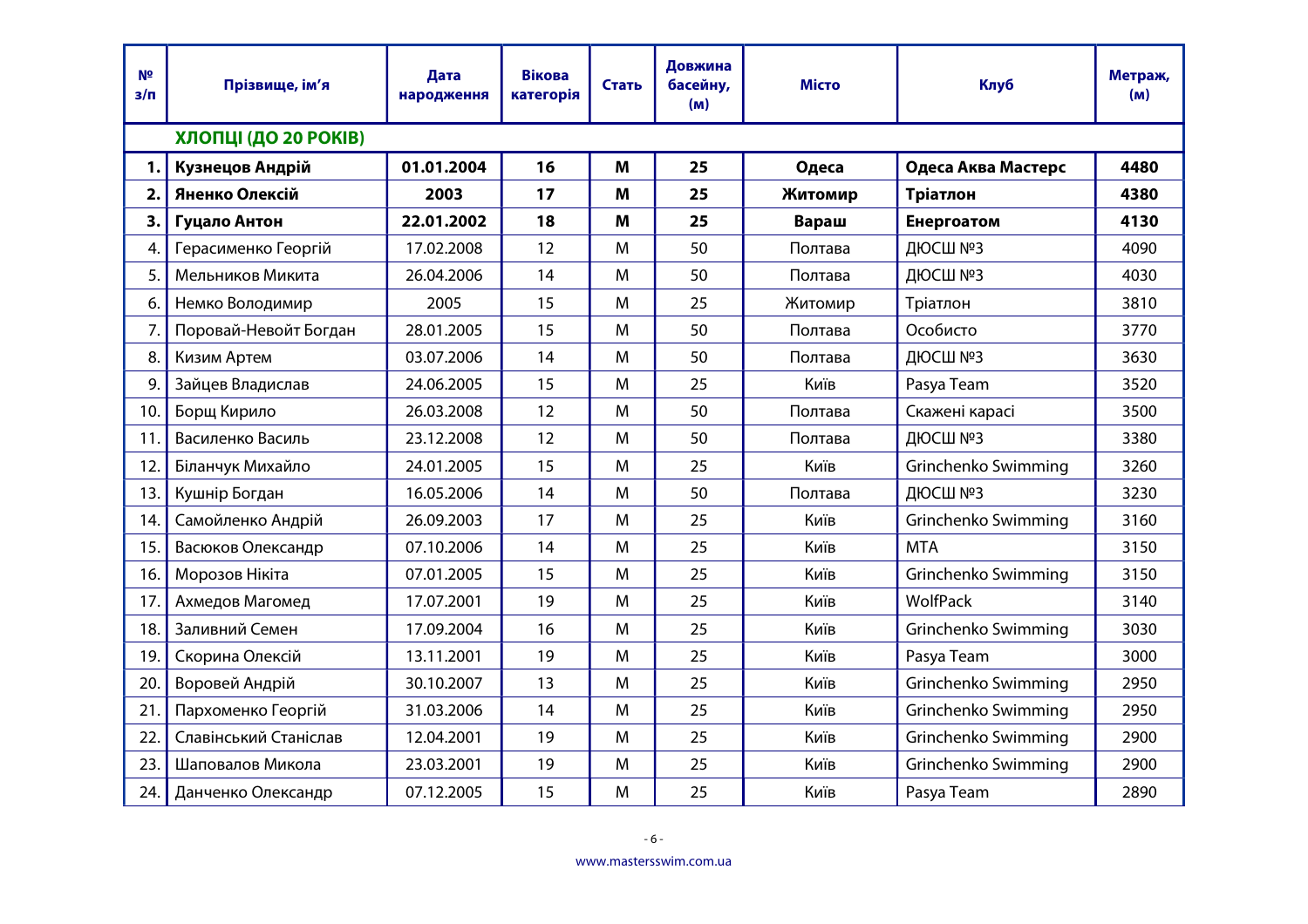| N <sup>2</sup><br>з/п | Прізвище, ім'я       | Дата<br>народження | <b>Вікова</b><br>категорія | Стать | Довжина<br>басейну,<br>(m) | Місто   | <b>Клуб</b>          | Метраж,<br>(M) |
|-----------------------|----------------------|--------------------|----------------------------|-------|----------------------------|---------|----------------------|----------------|
| 25.                   | Тітовський Олег      | 17.03.2006         | 14                         | M     | 25                         | Київ    | Grinchenko Swimming  | 2880           |
| 26.                   | Данильченко Савва    | 07.04.2005         | 15                         | M     | 25                         | Київ    | Grinchenko Swimming  | 2870           |
| 27.                   | Осауленко Олександр  | 14.07.2008         | 12                         | M     | 25                         | Київ    | Grinchenko Swimming  | 2830           |
| 28.                   | Дьомин Данило        | 19.09.2007         | 13                         | M     | 25                         | Київ    | Grinchenko Swimming  | 2800           |
| 29.                   | Барановський Максим  | 23.11.2006         | 14                         | M     | 25                         | Київ    | <b>MTA</b>           | 2800           |
| 30.                   | Пригода Гліб         | 29.06.2006         | 14                         | M     | 25                         | Київ    | Grinchenko Swimming  | 2780           |
| 31.                   | Матвійчук Андрій     | 22.01.2007         | 13                         | M     | 25                         | Київ    | Grinchenko Swimming  | 2740           |
| 32.                   | Єгоров Ілля          | 05.06.2007         | 13                         | M     | 25                         | Київ    | Grinchenko Swimming  | 2720           |
| 33.                   | Кузьменко Тимофій    | 22.03.2006         | 14                         | M     | 25                         | Київ    | Grinchenko Swimming  | 2680           |
| 34.                   | Федорець Назар       | 22.05.2006         | 14                         | M     | 25                         | Київ    | Grinchenko Swimming  | 2600           |
| 35.                   | Циганенко Богдан     | 17.07.2006         | 14                         | M     | 25                         | Київ    | Grinchenko Swimming  | 2590           |
| 36.                   | Косенко Гліб         | 26.12.2010         | 10                         | M     | 25                         | Вінниця | Особисто             | 2530           |
| 37.                   | Гордок Артем         | 06.12.2006         | 14                         | M     | 25                         | Київ    | Grinchenko Swimming  | 2450           |
| 38.                   | Васюков Іван         | 02.12.2008         | 12                         | M     | 25                         | Київ    | <b>MTA</b>           | 2400           |
| 39.                   | Будилевський Ярослав | 28.07.2009         | 11                         | M     | 25                         | Київ    | Grinchenko Swimming  | 2320           |
| 40.                   | Лукашенко Артем      | 14.03.2007         | 13                         | M     | 25                         | Київ    | Grinchenko Swimming  | 2250           |
| 41.                   | Ващенко Юрій         | 25.06.2006         | 14                         | M     | 25                         | Київ    | Grinchenko Swimming  | 2250           |
| 42.                   | Сиротенко Михайло    | 13.04.2010         | 10                         | M     | 25                         | Київ    | <b>MTA</b>           | 2100           |
| 43.                   | Лобода Ярослав       | 02.10.2007         | 13                         | M     | 25                         | Київ    | Pasya Team           | 1880           |
|                       | ЧОЛОВІКИ (МАСТЕРС)   |                    |                            |       |                            |         |                      |                |
| 1.                    | Кокін Юрій           | 07.06.1977         | 40-44                      | M     | 25                         | Дніпро  | <b>Dnepr Masters</b> | 4380           |
| 2.                    | Івашко Кирило        | 1999               | $20 - 24$                  | M     | 25                         | Житомир | Тріатлон             | 4290           |
| 3.                    | Кобижча Михайло      | 15.12.1985         | 35-39                      | M     | 25                         | Київ    | Pasya Team           | 4260           |
| 4.                    | Костенко Сергій      | 22.08.1992         | $25 - 29$                  | M     | 25                         | Київ    | Pasya Team           | 4200           |
| 5.                    | Ковальов Леонід      | 03.03.1987         | $30 - 34$                  | M     | 25                         | Київ    | Marlin               | 4150           |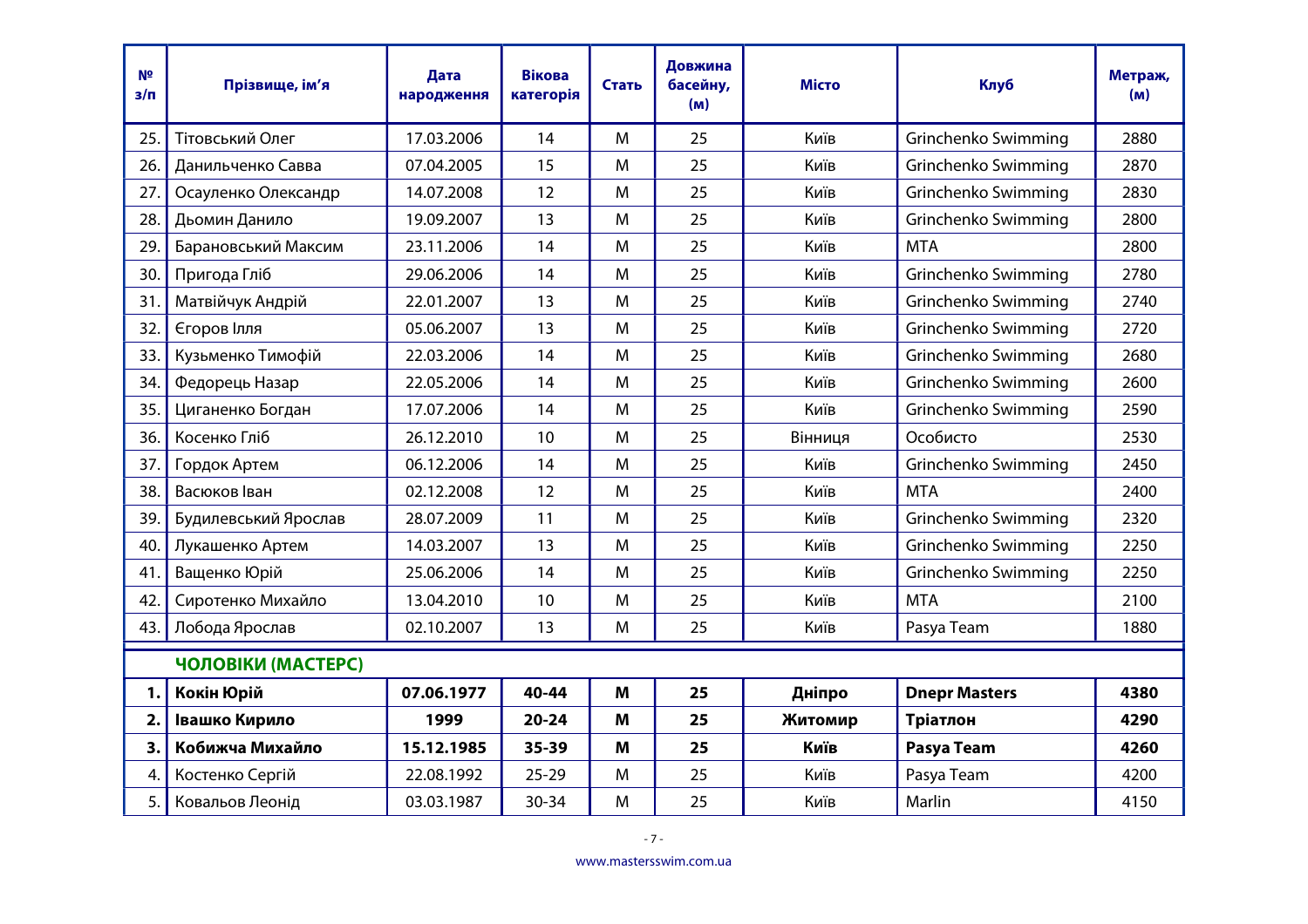| N <sup>2</sup><br>$3/\Pi$ | Прізвище, ім'я        | Дата<br>народження | <b>Вікова</b><br>категорія | Стать | Довжина<br>басейну,<br>(M) | <b>Місто</b> | Клуб                 | Метраж,<br>(M) |
|---------------------------|-----------------------|--------------------|----------------------------|-------|----------------------------|--------------|----------------------|----------------|
| 6.                        | Бондаренко Олександр  | 20.06.1976         | $40 - 44$                  | M     | 25                         | Житомир      | Житомир Аква Мастерс | 4130           |
| 7.                        | Фесенко Сергій        | 29.01.1959         | 60-64                      | M     | 25                         | Чубинське    | Чубинські Бобри      | 4110           |
| 8.                        | Самойленко Євген      | 17.09.1987         | 30-34                      | M     | 25                         | Київ         | <b>Green Wave</b>    | 4100           |
| 9.                        | Ульянченко Тарас      | 24.01.1983         | $35 - 39$                  | M     | 25                         | Черкаси      | <b>PRIDE</b>         | 4090           |
| 10.                       | Мельник Дмитро        | 18.01.1974         | 45-49                      | M     | 25                         | Львів        | Євро-Львів           | 4090           |
| 11.                       | Славний Євген         | 03.06.1981         | $35 - 39$                  | M     | 25                         | Київ         | WolfPack             | 4070           |
| 12.                       | Рибко Володимир       | 22.04.1979         | 40-44                      | M     | 50                         | Львів        | Євро-Львів           | 4000           |
| 13.                       | Костріца Андрій       | 21.11.1966         | 50-54                      | M     | 25                         | Житомир      | Житомир Аква Мастерс | 3990           |
| 14.                       | Квітка Кирило         | 1996               | $20 - 24$                  | M     | 25                         | Київ         | <b>Green Wave</b>    | 3980           |
| 15.                       | Бурачик Святослав     | 30.01.1999         | $20 - 24$                  | M     | 25                         | Київ         | <b>MTA</b>           | 3900           |
| 16.                       | Писаренко Олег        | 24.03.1972         | 45-49                      | M     | 25                         | Чернівці     | Мастерс-Чернівці     | 3870           |
| 17.                       | Михайлюк Валентин     | 22.02.1962         | 55-59                      | M     | 25                         | Вінниця      | Чубинські Бобри      | 3860           |
| 18.                       | Поташев Олександр     | 24.08.1970         | 50-54                      | M     | 25                         | Харків       | Сафарі               | 3850           |
| 19.                       | Рассоха Сергій        | 21.10.1980         | 40-44                      | M     | 25                         | Черкаси      | <b>PRIDE</b>         | 3820           |
| 20.                       | Демчук Денис          | 20.12.1990         | 30-34                      | M     | 50                         | Львів        | Особисто             | 3800           |
| 21                        | Стрюченко Сергій      | 04.03.1980         | 40-44                      | M     | 50                         | Маріуполь    | Скажені карасі       | 3800           |
| 22.                       | Савченко Ігор         | 17.08.1982         | 35-39                      | M     | 50                         | Полтава      | Скажені карасі       | 3780           |
| 23.                       | Поровай Дмитро        | 20.10.1973         | 45-49                      | M     | 50                         | Полтава      | Скажені карасі       | 3770           |
| 24.                       | Сербиновський Євгеній | 01.05.1982         | 35-39                      | M     | 25                         | Вінниця      | Особисто             | 3720           |
| 25.                       | Баландін Олексій      | 24.11.1956         | 60-64                      | M     | 25                         | Кривий Ріг   | Кривбас Мастерс      | 3700           |
| 26.                       | Явіц В'ячеслав        | 16.02.1976         | 40-44                      | M     | 25                         | Чернівці     | Мастерс-Чернівці     | 3680           |
| 27.                       | Слуцький Микола       | 03.03.1991         | $25 - 29$                  | M     | 25                         | Київ         | <b>Team Upstream</b> | 3670           |
| 28.                       | Кірчик Сергій         | 1987               | $30 - 34$                  | M     | 25                         | Кременчук    | Кремень Мастерс      | 3670           |
| 29.                       | Щукін Олег            | 25.09.1965         | 50-54                      | M     | 50                         | Львів        | Євро-Львів           | 3670           |
| 30.                       | Куц Олександр         | 31.01.1990         | 30-34                      | M     | 25                         | Київ         | Pasya Team           | 3650           |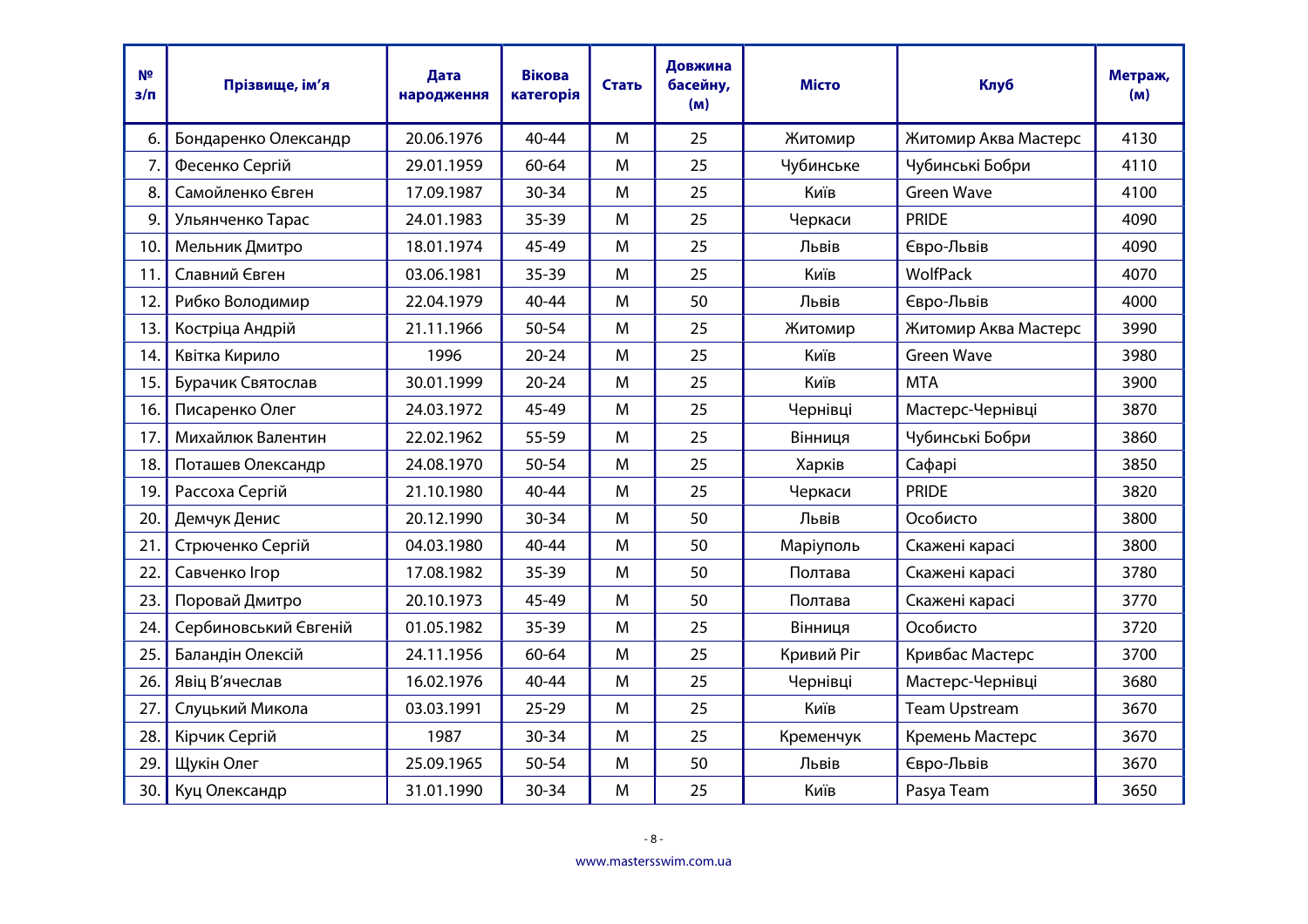| N <sup>2</sup><br>$3/\Pi$ | Прізвище, ім'я      | Дата<br>народження | <b>Вікова</b><br>категорія | Стать | Довжина<br>басейну,<br>(M) | <b>Місто</b> | Клуб                 | Метраж,<br>(M) |
|---------------------------|---------------------|--------------------|----------------------------|-------|----------------------------|--------------|----------------------|----------------|
| 31                        | Косенко Михайло     | 10.02.1985         | $35 - 39$                  | M     | 25                         | Вінниця      | Особисто             | 3640           |
| 32.                       | Гуменюк Олександр   | 1982               | 35-39                      | M     | 25                         | Хмельницький | Особисто             | 3610           |
| 33.                       | Гарбаренко Олексій  | 23.10.1983         | 35-39                      | M     | 25                         | Київ         | <b>WolfPack</b>      | 3560           |
| 34.                       | Невеля Сергій       | 04.08.1992         | $25 - 29$                  | M     | 25                         | Чубинське    | Чубинські Бобри      | 3550           |
| 35.                       | Картальов Юрій      | 05.05.1979         | 40-44                      | M     | 50                         | Полтава      | Скажені карасі       | 3540           |
| 36.                       | Яременко Олександр  | 15.01.1983         | 35-39                      | M     | 50                         | Полтава      | Скажені карасі       | 3530           |
| 37.                       | Дмитров Сергій      | 01.01.1966         | 55-59                      | M     | 50                         | Кривий Ріг   | Кривбас Мастерс      | 3530           |
| 38.                       | Майдуков Сергій     | 1980               | 40-44                      | M     | 25                         | Київ         | <b>Green Wave</b>    | 3510           |
| 39.                       | Медведєв Ігор       | 09.08.1962         | 55-59                      | M     | 25                         | Одеса        | <b>NoStars</b>       | 3500           |
| 40.                       | Негребецький Ігор   | 05.05.1970         | 45-49                      | M     | 50                         | Полтава      | Скажені карасі       | 3480           |
| 41                        | Гемба Петро         | 12.07.1952         | 65-69                      | M     | 50                         | Київ         | Євро-Львів           | 3480           |
| 42.                       | Біронт Олег         | 27.04.1962         | 55-59                      | M     | 50                         | Львів        | Євро-Львів           | 3480           |
| 43.                       | Гусаров Павло       | 02.12.1966         | 50-54                      | M     | 25                         | Житомир      | Житомир Аква Мастерс | 3470           |
| 44.                       | Муравинець Сергій   | 02.04.1981         | 35-39                      | M     | 25                         | Вараш        | <b>PAEC Team</b>     | 3440           |
| 45.                       | Бондаренко Руслан   | 27.12.1981         | 35-39                      | M     | 50                         | Полтава      | Скажені карасі       | 3400           |
| 46.                       | Божко Костянтин     | 28.11.1977         | $40 - 44$                  | M     | 25                         | Київ         | Особисто             | 3400           |
| 47                        | Бондарєв Ігор       | 25.07.1985         | $35 - 39$                  | M     | 50                         | Полтава      | Скажені карасі       | 3390           |
| 48.                       | Мельник Вадим       | 31.03.1978         | 40-44                      | M     | 25                         | Чубинське    | Чубинські Бобри      | 3380           |
| 49.                       | Беліченко Микола    | 05.03.1969         | 55-59                      | M     | 25                         | Чернівці     | Актив-Мастерс        | 3380           |
| 50.                       | Богомол Євген       | 1988               | 30-34                      | M     | 25                         | Кременчук    | Нафтохімік           | 3350           |
| 51.                       | Зуйко Станіслав     | 17.05.1985         | 35-39                      | M     | 25                         | Київ         | <b>WolfPack</b>      | 3350           |
| 52.                       | Матвійчук В'ячеслав | 07.01.1980         | 40-44                      | M     | 25                         | Київ         | WolfPack             | 3350           |
| 53.                       | Лобунець Юрій       | 02.12.1972         | 45-49                      | M     | 25                         | Київ         | <b>Team Upstream</b> | 3350           |
| 54.                       | Лобанов Андрій      | 16.03.1962         | 55-59                      | M     | 50                         | Полтава      | Скажені карасі       | 3350           |
| 55.                       | Чубатюк Андрій      | 1994               | $25 - 29$                  | M     | 25                         | Київ         | <b>Green Wave</b>    | 3340           |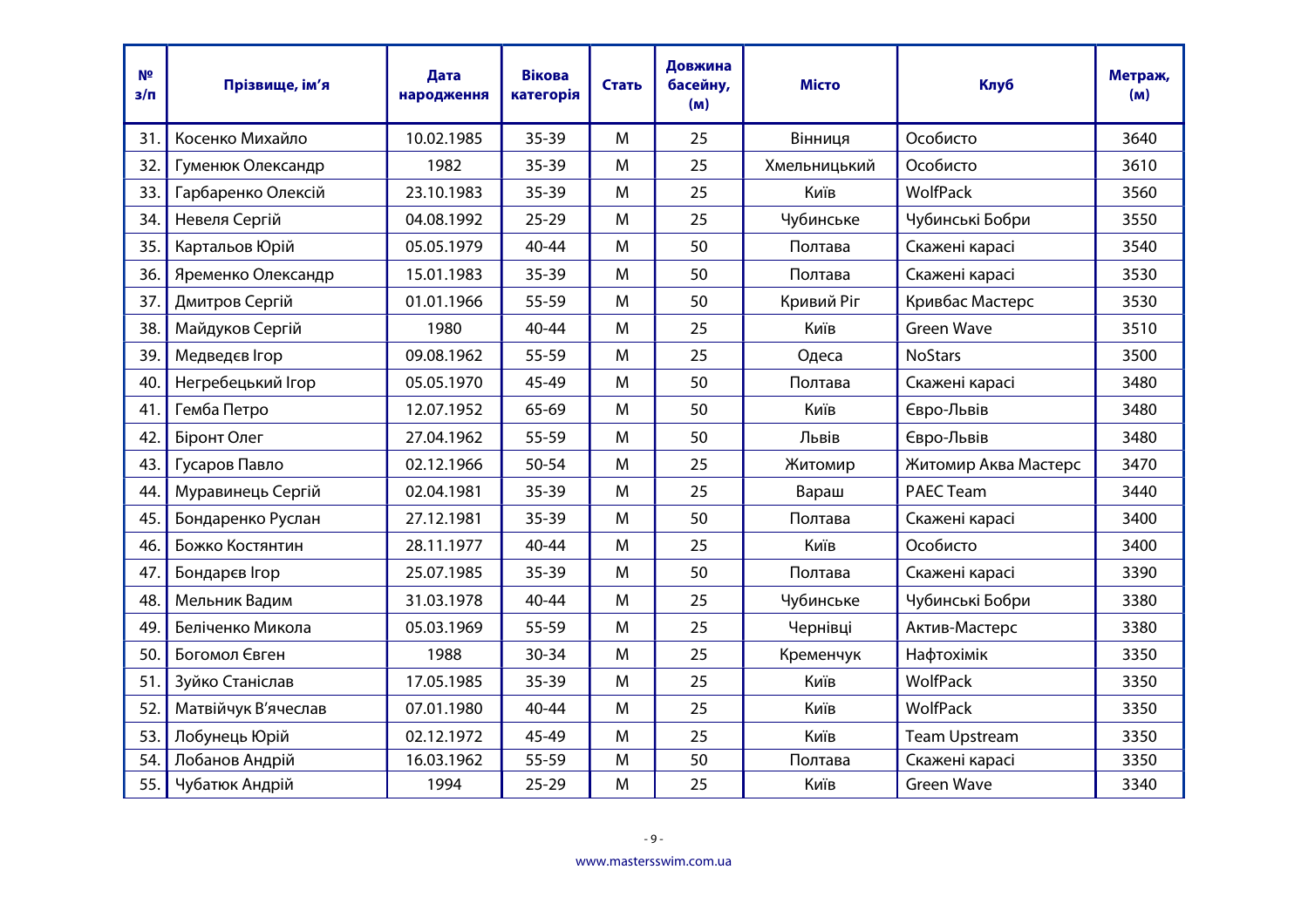| N <sup>2</sup><br>$3/\Pi$ | Прізвище, ім'я     | Дата<br>народження | <b>Вікова</b><br>категорія | Стать | Довжина<br>басейну,<br>(M) | <b>Місто</b>     | <b>Клуб</b>          | Метраж,<br>(M) |
|---------------------------|--------------------|--------------------|----------------------------|-------|----------------------------|------------------|----------------------|----------------|
| 56.                       | Лаврухін Олександр | 19.08.1993         | $25 - 29$                  | M     | 25                         | Київ             | <b>MTA</b>           | 3330           |
| 57.                       | Шулипа Олександр   | 31.03.1994         | $25 - 29$                  | M     | 25                         | Вараш            | Amber TRI Sports     | 3320           |
| 58.                       | Грицанчук Андрій   | 06.05.1989         | $30 - 34$                  | M     | 25                         | Івано-Франківськ | Особисто             | 3310           |
| 59.                       | Либа Артем         | 07.03.1986         | $30 - 34$                  | M     | 25                         | Київ             | Marlin               | 3300           |
| 60.                       | Касьянов Антон     | 23.04.1994         | $25 - 29$                  | M     | 25                         | Київ             | <b>Green Wave</b>    | 3300           |
| 61.                       | Герасим Роман      | 05.03.1984         | 35-39                      | M     | 25                         | Чернівці         | <b>WolfPack</b>      | 3290           |
| 62.                       | Бичков Денис       | 01.02.1979         | 40-44                      | M     | 50                         | Полтава          | Скажені карасі       | 3290           |
| 63.                       | Васильченко Євген  | 03.07.1982         | 35-39                      | M     | 50                         | Львів            | Євро-Львів           | 3270           |
| 64.                       | Маєвський Антон    | 25.08.1986         | $30 - 34$                  | M     | 25                         | Вараш            | Amber TRI Sports     | 3260           |
| 65.                       | Карпов Сергій      | 04.12.1986         | $30 - 34$                  | M     | 25                         | Київ             | <b>Team Upstream</b> | 3250           |
| 66.                       | Бичков Валерій     | 15.05.1976         | $40 - 44$                  | M     | 25                         | Вараш            | Енергоатом           | 3250           |
| 67.                       | Золотько Віктор    | 27.10.1964         | 55-59                      | M     | 50                         | Київ             | Гаврилич Мастерс     | 3250           |
| 68.                       | Сізов Володимир    | 19.10.1954         | 65-69                      | M     | 25                         | Чубинське        | Чубинські Бобри      | 3250           |
| 69.                       | Тищук Артем        | 09.10.1987         | $30 - 34$                  | M     | 25                         | Вараш            | Amber TRI Sports     | 3240           |
| 70.                       | Досенко Владислав  | 18.02.1974         | 45-49                      | M     | 25                         | Київ             | <b>WolfPack</b>      | 3240           |
| 71                        | Зарапин Олександр  | 10.08.1968         | 50-54                      | M     | 25                         | Харків           | Сафарі               | 3240           |
| 72.                       | Колесник Юрій      | 20.03.1963         | 55-59                      | M     | 25                         | Вараш            | Енергоатом           | 3230           |
| 73.                       | Гришко Олексій     | 19.10.1980         | 40-44                      | M     | 25                         | Харків           | Сафарі               | 3220           |
| 74.                       | Попенок Дмитро     | 22.06.1972         | 45-49                      | M     | 25                         | Харків           | Сафарі               | 3210           |
| 75.                       | Бабаков В'ячеслав  | 14.03.1964         | 55-59                      | M     | 25                         | Київ             | Pasya Team           | 3210           |
| 76.                       | Лавров Філіп       | 16.03.1992         | $25 - 29$                  | M     | 25                         | Київ             | <b>Team Upstream</b> | 3200           |
| 77.                       | Безп'ятов Андрій   | 30.06.1978         | 40-44                      | M     | 25                         | Київ             | Pasya Team           | 3200           |
| 78.                       | Сабчук Микола      | 16.02.1972         | 45-49                      | M     | 25                         | Харків           | Сафарі               | 3200           |
| 79.                       | Синюков Юрій       | 26.10.1972         | 45-49                      | M     | 25                         | Харків           | Сафарі               | 3200           |
| 80.                       | Легкий Олег        | 16.06.1970         | $50 - 54$                  | M     | 25                         | Київ             | Pasya Team           | 3200           |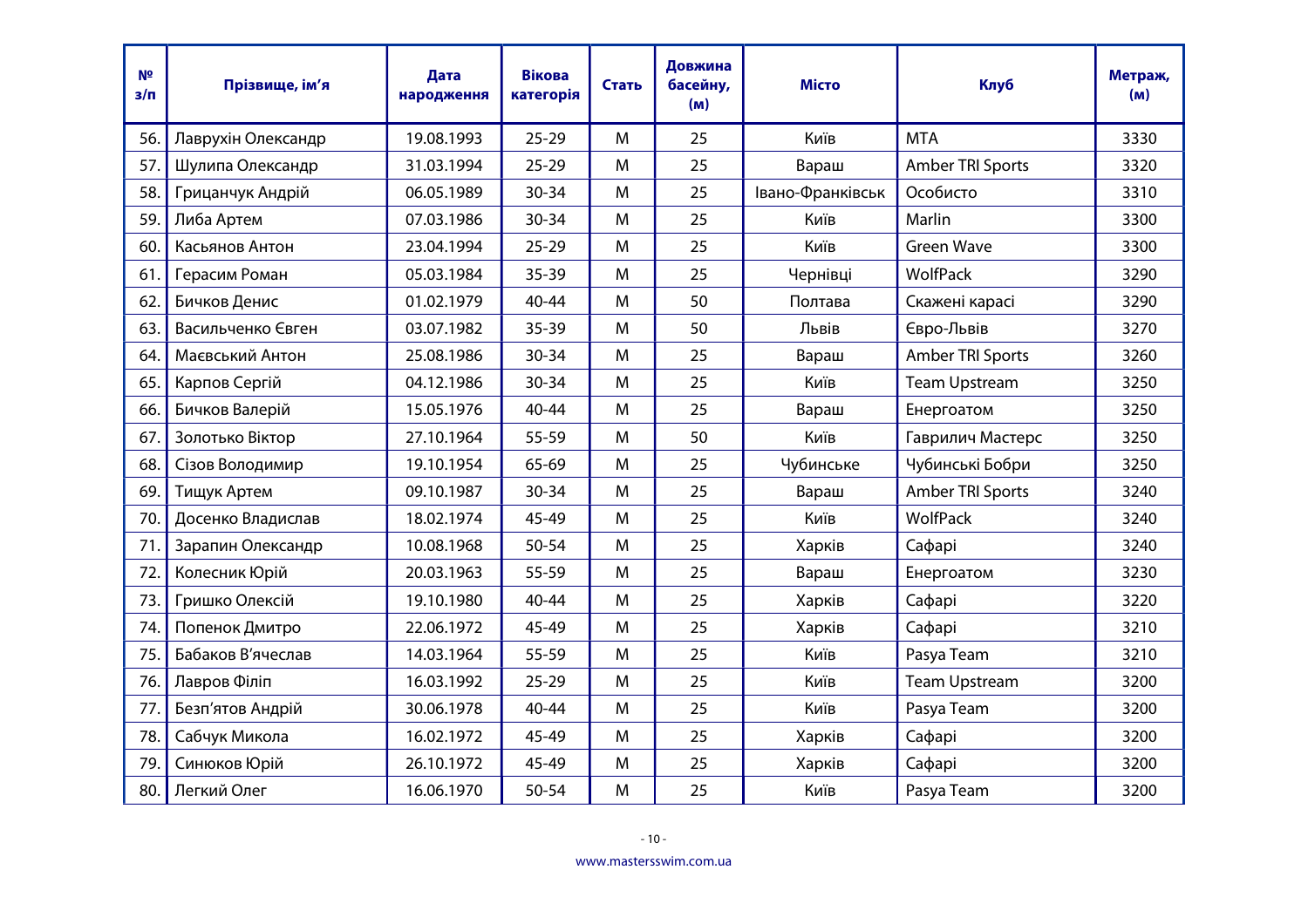| N <sup>2</sup><br>$3/\Pi$ | Прізвище, ім'я         | Дата<br>народження | <b>Вікова</b><br>категорія | Стать | Довжина<br>басейну,<br>(M) | <b>Місто</b> | Клуб                       | Метраж,<br>(M) |
|---------------------------|------------------------|--------------------|----------------------------|-------|----------------------------|--------------|----------------------------|----------------|
| 81                        | Роєнко Володимир       | 22.04.1962         | 55-59                      | M     | 25                         | Чубинське    | Чубинські Бобри            | 3200           |
| 82.                       | Янчишин Іван           | 24.12.1976         | 40-44                      | M     | 50                         | Львів        | Євро-Львів                 | 3190           |
| 83.                       | Матковський Олександр  | 24.04.1987         | 30-34                      | M     | 25                         | Київ         | <b>Team Upstream</b>       | 3170           |
| 84.                       | Морару Андрій          | 21.02.1985         | $35 - 39$                  | M     | 25                         | Одеса        | Одеса Аква Мастерс         | 3160           |
| 85.                       | Лінивий Олександр      | 01.06.1990         | 30-34                      | M     | 25                         | Київ         | <b>Green Wave</b>          | 3160           |
| 86.                       | Шимко Андрій           | 23.01.1996         | $20 - 24$                  | M     | 25                         | Київ         | Pasya Team                 | 3150           |
| 87                        | Кодак Олександр        | 1984               | $35 - 39$                  | M     | 25                         | Кременчук    | <b>Kodak Brothers Team</b> | 3150           |
| 88.                       | Блуд Володимир         | 20.05.1983         | $35 - 39$                  | M     | 25                         | Черкаси      | No Stars                   | 3150           |
| 89.                       | Кольга Едуард          | 02.08.1977         | 40-44                      | M     | 25                         | Київ         | Pasya Team                 | 3150           |
| 90.                       | Власов Дмитро          | 25.10.1980         | 40-44                      | M     | 25                         | Київ         | <b>Team Upstream</b>       | 3150           |
| 91                        | Білобров Володимир     | 1975               | 45-49                      | M     | 25                         | Київ         | Спортлайф Борщагівка       | 3150           |
| 92.                       | Рольский Олександр     | 09.02.1991         | $25 - 29$                  | M     | 25                         | Київ         | Особисто                   | 3120           |
| 93.                       | Яськевич Ігор          | 13.11.1966         | 50-54                      | M     | 50                         | Львів        | Євро-Львів                 | 3110           |
| 94.                       | Плишко Володимир       | 20.07.1960         | 60-64                      | M     | 25                         | Чубинське    | Чубинські Бобри            | 3100           |
| 95.                       | Соболевський Володимир | 03.07.1955         | 65-69                      | M     | 25                         | Чубинське    | Чубинські Бобри            | 3100           |
| 96.                       | Шилюк Віктор           | 17.04.1961         | 55-59                      | M     | 25                         | Вараш        | Енергоатом                 | 3090           |
| 97.                       | Герасименко Денис      | 12.10.1977         | 40-44                      | M     | 50                         | Полтава      | Скажені карасі             | 3070           |
| 98.                       | Поліщук Володимир      | 28.02.1976         | 40-44                      | M     | 25                         | Рівне        | Енергоатом                 | 3050           |
| 99.                       | Сова Олексій           | 01.09.1982         | $35 - 39$                  | M     | 50                         | Полтава      | Скажені карасі             | 3030           |
| 100.                      | Зімокос Георгій        | 23.05.1980         | $35 - 39$                  | M     | 25                         | Дніпро       | Sota Team Dnepr            | 3010           |
| 101.                      | Андріяш Максим         | 03.12.1980         | 40-44                      | M     | 25                         | Чернівці     | Актив-Мастерс              | 3000           |
| 102.                      | Квасников Максим       | 14.01.1982         | $35 - 39$                  | M     | 25                         | Київ         | Pasya Team                 | 2980           |
| 103.                      | Барилко Андрій         | 18.05.1979         | 40-44                      | M     | 25                         | Чернівці     | Актив-Мастерс              | 2950           |
| 104.                      | Бабенко Денис          | 10.02.1987         | 30-34                      | M     | 25                         | Київ         | <b>Green Wave</b>          | 2950           |
| 105.                      | Резниченко Геннадій    | 23.11.1971         | 45-49                      | M     | 25                         | Київ         | Pasya Team                 | 2910           |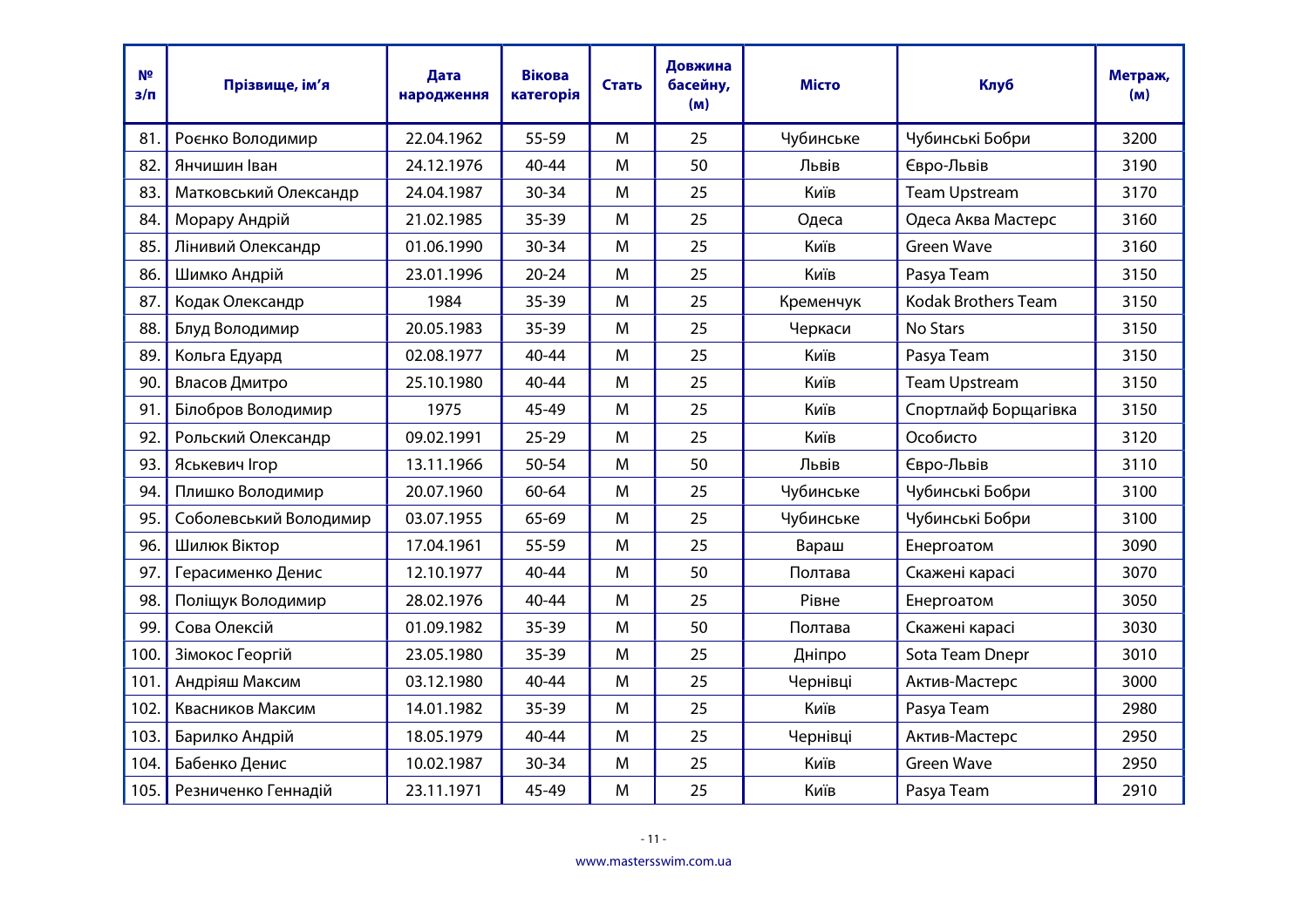| N <sup>2</sup><br>$3/\Pi$ | Прізвище, ім'я       | Дата<br>народження | <b>Вікова</b><br>категорія | Стать | Довжина<br>басейну,<br>(M) | <b>Місто</b> | Клуб                 | Метраж,<br>(M) |
|---------------------------|----------------------|--------------------|----------------------------|-------|----------------------------|--------------|----------------------|----------------|
| 106.                      | Заіченко Антон       | 1996               | $20 - 24$                  | M     | 25                         | Кременчук    | <b>RC</b> Kremen     | 2900           |
| 107.                      | Черненко Віктор      | 15.11.1985         | 30-34                      | M     | 25                         | Київ         | <b>MTA</b>           | 2900           |
| 108.                      | Славгородскій Дмитро | 27.04.1982         | $35 - 39$                  | M     | 25                         | Київ         | <b>Team Upstream</b> | 2900           |
| 109.                      | Козін Кирило         | 09.09.1971         | 45-49                      | M     | 25                         | Київ         | <b>MTA</b>           | 2900           |
| 110.                      | Мілованов Юрій       | 1973               | 45-49                      | M     | 25                         | Житомир      | Топ Ран Житомир      | 2890           |
| 111.                      | Гурин Станіслав      | 16.09.1992         | $25 - 29$                  | M     | 50                         | Полтава      | Особисто             | 2880           |
| 112.                      | Яворович Богдан      | 06.08.1984         | $35 - 39$                  | M     | 25                         | Київ         | <b>WolfPack</b>      | 2880           |
| 113.                      | Бесарабов Олег       | 29.05.1967         | 50-54                      | M     | 50                         | Полтава      | Особисто             | 2880           |
| 114.                      | Базалійский Олег     | 17.01.1974         | 45-49                      | M     | 25                         | Київ         | <b>Green Wave</b>    | 2880           |
| 115.                      | Лобода Валерій       | 25.08.1978         | 40-44                      | M     | 50                         | Полтава      | Особисто             | 2870           |
| 116.                      | Шморгун Олександр    | 16.07.1975         | 45-49                      | M     | 25                         | Київ         | WolfPack             | 2860           |
| 117.                      | Блажко Віталій       | 17.07.1983         | 35-39                      | M     | 50                         | Полтава      | Newrunclub           | 2840           |
| 118.                      | Кудрик Олександр     | 25.05.1987         | 30-34                      | M     | 25                         | Вараш        | Amber TRI Sports     | 2780           |
| 119.                      | Мельник В'ячеслав    | 1972               | 45-49                      | M     | 25                         | Вінниця      | Особисто             | 2780           |
| 120.                      | Дармороз Ігор        | 08.06.1986         | 30-34                      | M     | 25                         | Київ         | <b>WolfPack</b>      | 2770           |
| 121.                      | Зайцев Михайло       | 08.05.1978         | 40-44                      | M     | 25                         | Київ         | Pasya Team           | 2760           |
| 122.                      | Бельский Артем       | 23.03.1988         | 30-34                      | M     | 25                         | Київ         | <b>WolfPack</b>      | 2750           |
| 123.                      | Сірук Микола         | 15.09.1984         | 35-39                      | M     | 25                         | Вараш        | Енергоатом           | 2750           |
| 124.                      | Даниленко Володимир  | 04.06.1967         | 50-54                      | M     | 25                         | Харків       | Сафарі               | 2750           |
| 125.                      | Синюков Сергій       | 26.10.1972         | 45-49                      | M     | 25                         | Харків       | Сафарі               | 2740           |
| 126.                      | Татаренко Михайло    | 31.08.1982         | $35 - 39$                  | M     | 25                         | Київ         | Pasya Team           | 2720           |
| 127.                      | Нестеренко Валерій   | 06.06.1945         | 75-79                      | M     | 25                         | Костопіль    | Енергоатом           | 2710           |
| 128.                      | Геналюк Олег         | 10.06.1993         | $25 - 29$                  | M     | 25                         | Київ         | Pasya Team           | 2650           |
| 129.                      | Герц Іван            | 07.01.1988         | 30-34                      | M     | 25                         | Київ         | <b>MTA</b>           | 2650           |
| 130.                      | Лобода Сергій        | 20.07.1978         | $40 - 44$                  | M     | 25                         | Київ         | Pasya Team           | 2640           |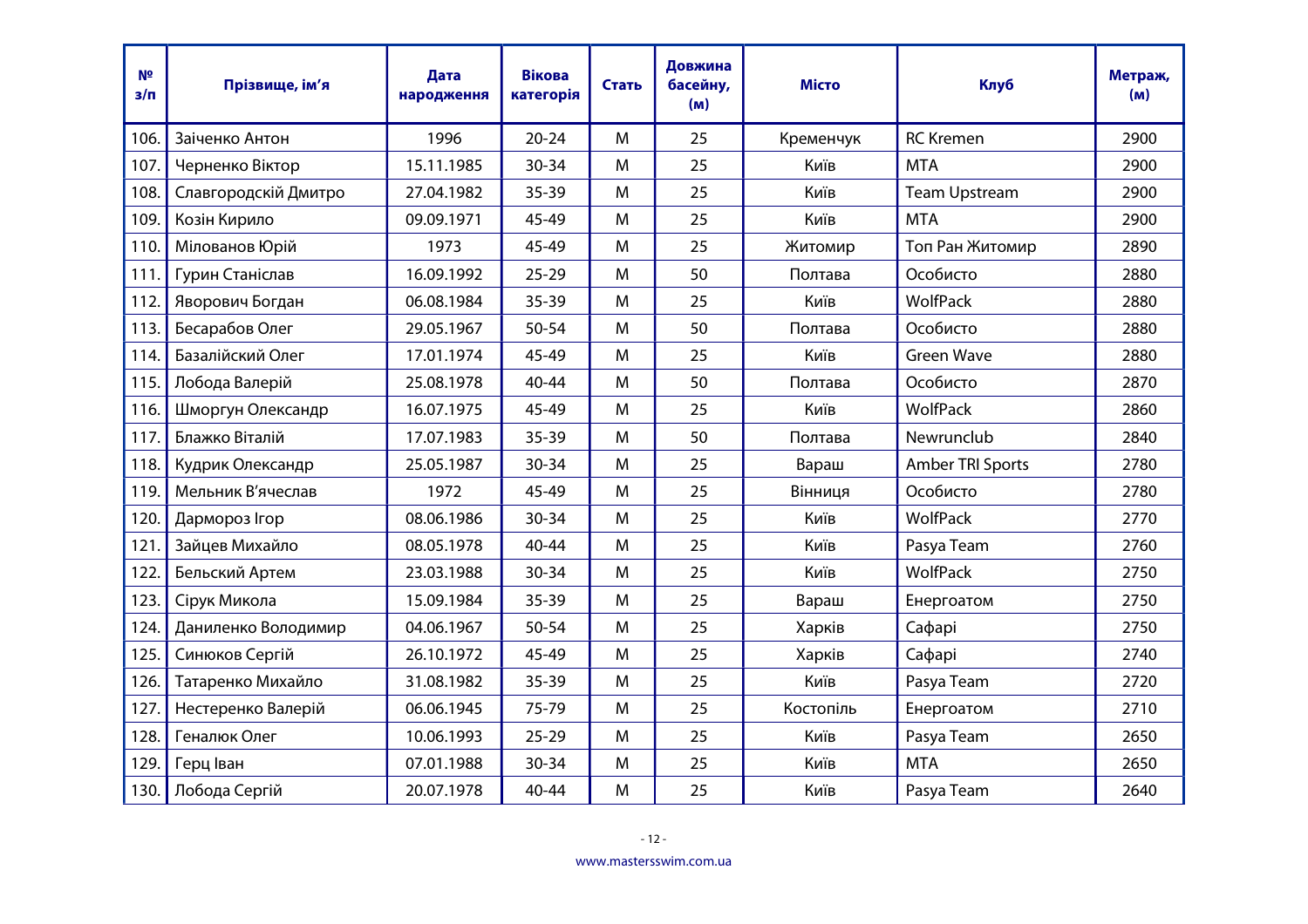| N <sup>2</sup><br>$3/\Pi$ | Прізвище, ім'я      | Дата<br>народження | <b>Вікова</b><br>категорія | Стать | Довжина<br>басейну,<br>(M) | <b>Місто</b> | Клуб               | Метраж,<br>(M) |
|---------------------------|---------------------|--------------------|----------------------------|-------|----------------------------|--------------|--------------------|----------------|
| 131                       | Корнейчук Олександр | 02.08.1964         | 50-54                      | M     | 25                         | Чернівці     | Актив-Мастерс      | 2630           |
| 132.                      | Єщенко Максим       | 27.04.1983         | 35-39                      | M     | 25                         | Харків       | Сафарі             | 2620           |
| 133.                      | Третяк Ян           | 05.08.1986         | 30-34                      | M     | 25                         | Київ         | Pasya Team         | 2600           |
| 134.                      | Немашкало Дмитро    | 27.11.1995         | $25 - 29$                  | M     | 50                         | Полтава      | Особисто           | 2550           |
| 135.                      | Межов Андрій        | 09.12.1985         | 30-34                      | M     | 25                         | Київ         | <b>MTA</b>         | 2550           |
| 136.                      | Дружин Олег         | 20.04.1956         | 60-64                      | M     | 25                         | Чубинське    | Чубинські Бобри    | 2550           |
| 137.                      | Бойко Віктор        | 29.12.1948         | 70-74                      | M     | 25                         | Чубинське    | Чубинські Бобри    | 2530           |
| 138.                      | Опара Микола        | 29.05.1983         | 35-39                      | M     | 25                         | Київ         | Pasya Team         | 2520           |
| 139.                      | Харечко Станіслав   | 14.06.1996         | $20 - 24$                  | M     | 25                         | Вараш        | Amber TRI Sports   | 2490           |
| 140.                      | Мулявка Андрій      | 14.12.1986         | 30-34                      | M     | 50                         | Полтава      | Особисто           | 2470           |
| 141.                      | Кривенко Володимир  | 04.04.1982         | $35 - 39$                  | M     | 25                         | Київ         | <b>Green Wave</b>  | 2460           |
| 142.                      | Ковтун Максим       | 14.08.1995         | $25 - 29$                  | M     | 25                         | Київ         | Marlin             | 2450           |
| 143.                      | Маломуж Кирило      | 16.05.1994         | $25 - 29$                  | M     | 25                         | Київ         | <b>WolfPack</b>    | 2450           |
| 144.                      | Гура Сергій         | 05.04.1985         | 30-34                      | M     | 25                         | Київ         | <b>MTA</b>         | 2450           |
| 145.                      | Кашинцев Богдан     | 10.03.1988         | 30-34                      | M     | 25                         | Київ         | Pasya Team         | 2380           |
| 146.                      | Світний Григорій    | 19.04.1990         | 30-34                      | M     | 25                         | Київ         | Pasya Team         | 2350           |
| 147.                      | Саторнік Андрій     | 24.09.1959         | 60-64                      | M     | 25                         | Чубинське    | Чубинські Бобри    | 2320           |
| 148.                      | Мойса Роман         | 1988               | 30-34                      | M     | 25                         | Київ         | <b>Green Wave</b>  | 2300           |
| 149.                      | Левченко Іван       | 26.04.1975         | 45-49                      | M     | 25                         | Київ         | Pasya Team         | 2250           |
| 150.                      | Добряк Дмитро       | 16.07.1993         | $25 - 29$                  | M     | 50                         | Полтава      | Особисто           | 2240           |
| 151                       | Тимофеєнко Олег     | 11.05.1967         | 50-54                      | M     | 25                         | Харків       | Сафарі             | 2240           |
| 152                       | Прит Олександр      | 01.01.1969         | $50 - 54$                  | M     | 25                         | Вараш        | Amber TRI Sports   | 2210           |
| 153.                      | Талах Віталій       | 01.03.1985         | $35 - 39$                  | M     | 25                         | Вараш        | <b>PAEC Team</b>   | 2190           |
| 154.                      | Шульга Сергій       | 27.05.1983         | 35-39                      | M     | 50                         | Полтава      | Poltavarandonneurs | 2170           |
| 155.                      | Антоненко В'ячеслав | 19.07.1976         | 40-44                      | M     | 50                         | Полтава      | Особисто           | 2170           |